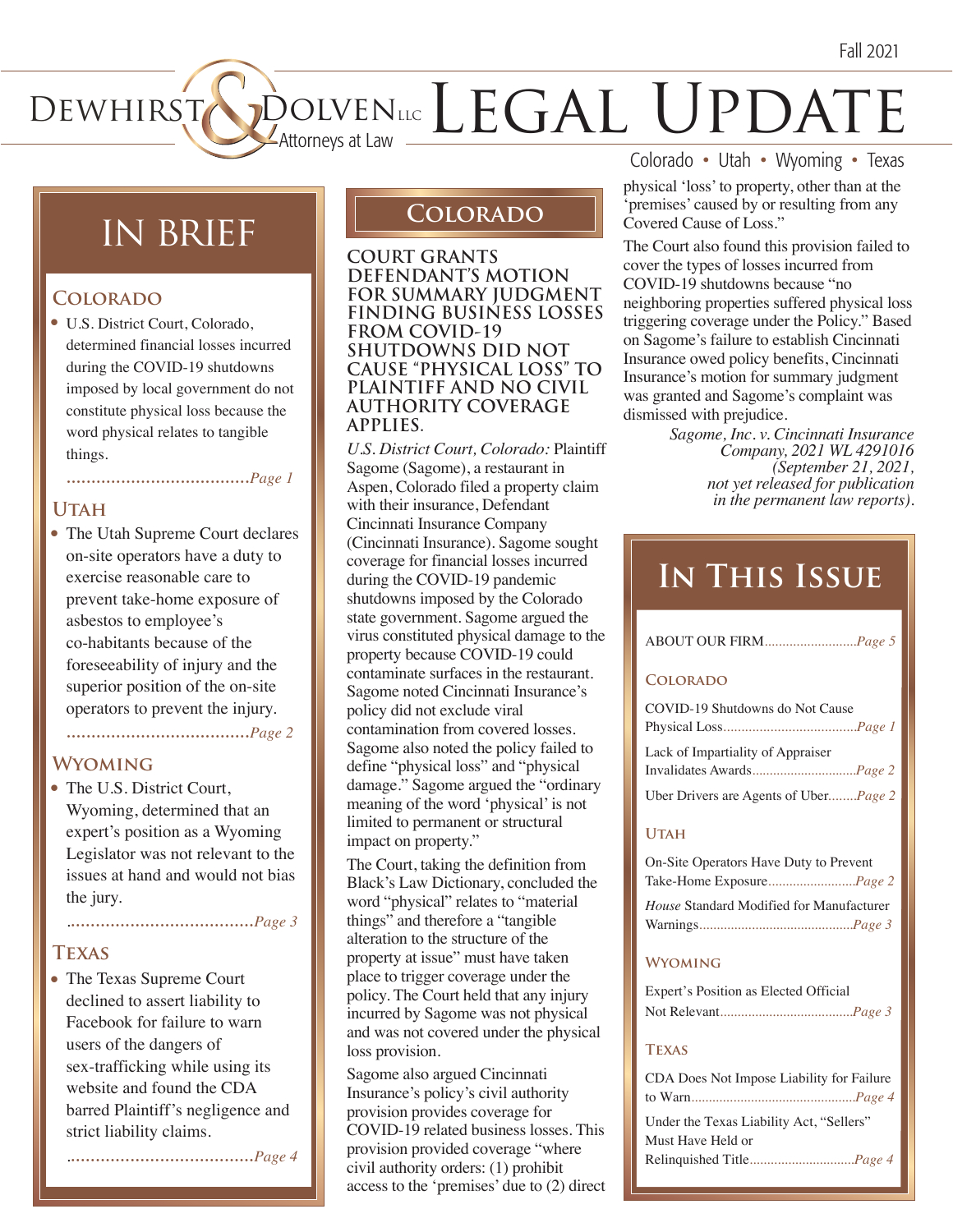### Page 2 **Dewhirst & Dolven's Legal Update**

#### **LACK OF IMPARTIALITY OF APPRAISER INVALIDATES ANY AWARD GIVEN AND STANDARD FOR IMPARTIALITY SHOULD BE BASED ON THE POLICY LANGUAGE.**

*Colorado Court of Appeals:* A forty-nine-unit condominium sustained significant storm damage. The owners of the condominiums (Dakota) filed two claims with Owners Insurance Company. The parties were unable to agree on the amount of damage. Dakota then made a written demand for an appraisal in accordance with the appraisal provision in the insurance policy. The relevant provision stated that when a written demand is made "each party will select a competent and impartial appraiser" who will "select an umpire." The provision then provides that "[t]he appraisers will state separately the value of the property and amount of loss. If they fail to agree, they will submit their differences to the umpire. A decision agreed to by any two will be binding." The policy also "require[ed] the appraiser to be unbiased, disinterested, without prejudice, and unswayed by personal interest" and to "not favor one side more than the other."

Dakota hired Scott Benglen as a public adjuster to handle the claims. Benglen was working on a contingency basis. The adjuster retained Laura Haber as Dakota's appraiser. Haber's "contract included a fee cap provision that would limit her fees to 5% of the total replacement cost of value." Lines for initials included with this provision were left unmarked. Each party's appraisers submitted their estimates. The umpire used four contested categories in Owner's appraiser's estimates and Haber's estimates in the other two. One of Haber's estimates the umpire used was the largest contested category, about \$3 million for roof repair. Haber and the umpire signed for the award and Owners paid it. Owners filed a motion to vacate the award under section C.R.S. 13-22-223, based partly on the claim that Haber was not an impartial appraiser.

The trial court denied the motion, based upon the determination "that appraisers aren't subject to the same impartiality requirements as umpires or arbiters but, instead are expected to base their decisions on their experience and investigation (much like expert witnesses)." The appeals court affirmed with a split decision. The Colorado Supreme Court reversed "concluding" the appeals court "had employed the wrong standard of impartiality" and "established the applicable standard for appraiser impartiality" should be based on the policy language. The Colorado Supreme Court remanded the case back to the trial court.

The trial court "issued new findings and conclusions finding that Haber wasn't impartial" based on Haber's "bias and advocating for Dakota," Haber's including later losses in her appraisal, and Haber's close association with Benglen (Dakota's adjuster) along with the fee cap agreement. The appeals court affirmed.

*Owners Insurance Company v. Dakota Station II Condominium Association, Inc., 2021 WL 377866 (August 26, 2021, not yet released for publication in permanent law reports).*

#### **JURY FINDS UBER DRIVER IS AN AGENT AND NOT AN EMPLOYEE OR INDEPENDENT CONTRACTOR.**

*District Court, Denver County:*  Plaintiff Dispenza was injured when Defendant Bushaalah's car ran over his leg. Dispenza was getting into the car with a group of friends when Bushaalah, an Uber driver, started to drive forward and the car rolled over Dispenza's lower right leg. Dispenza then entered the vehicle and went to dinner with his friends and did not seek medical attention until the next day.

Dispenza later sued Bushaalah for negligence and Defendant Raiser, d/b/a/ Uber under theories of respondeat superior and agency. Dispenza alleged he sustained knee

and hip injuries and would require future surgery. Dispenza also alleged he would need knee surgery at a cost of between \$68,000 to \$100,000 and future hip replacement at a cost of approximately \$500,000. Defendant Raiser denied Bushaalah was acting as an employee or agent at the time of the incident.

The jury found that Bushaalah was not an employee of Raiser, but was acting as an agent within the scope of his agency at the time of the incident. The court entered judgment for the plaintiff and against the defendants jointly and severally totaling \$911,734.79 (\$674,000 plus prejudgment interest of \$237,734.79).

*Dispenza v. Bushaalah, and Raisser, LLC d/b/a Uber (2020 CV 33792).*

### **Utah**

#### **ON-SITE OPERATORS HAVE A DUTY TO EXERCISE REASONABLE CARE TO PREVENT TAKE-HOME EXPOSURE TO ASBESTOS OF EMPLOYEE'S CO-HABITANTS.**

*Supreme Court of the State of Utah:*  During the 1960s and 1970s Plaintiff Larry Boynton worked at numerous job sites where he was exposed to asbestos. Larry was employed as a laborer for Kennecott Utah Copper, LLC ("Kennecott") from 1961 to 1964. From 1976 to 1978, Larry was employed by Phillips66/ConocoPhillips's

("Conoco") oil refinery.

During his time at Kennecott, Larry's "duties included cleaning up discarded pipe insulation that may have contained asbestos." He also worked near Kennecott employees that "scraped, sawed, and swept asbestos insulation and mixed asbestos cement." These activities "released asbestos dust into the air" where Larry was working. At Conoco "employees allegedly removed asbestos pipe insulation and let it fall to the ground." Later employees would "sweep the discarded insulation during cleanup." Each activity "generated asbestos dust" in the area where Larry worked. Neither Kennecott nor Conoco "warned Larry about the dangers of asbestos."

 $\overline{\phantom{a}}$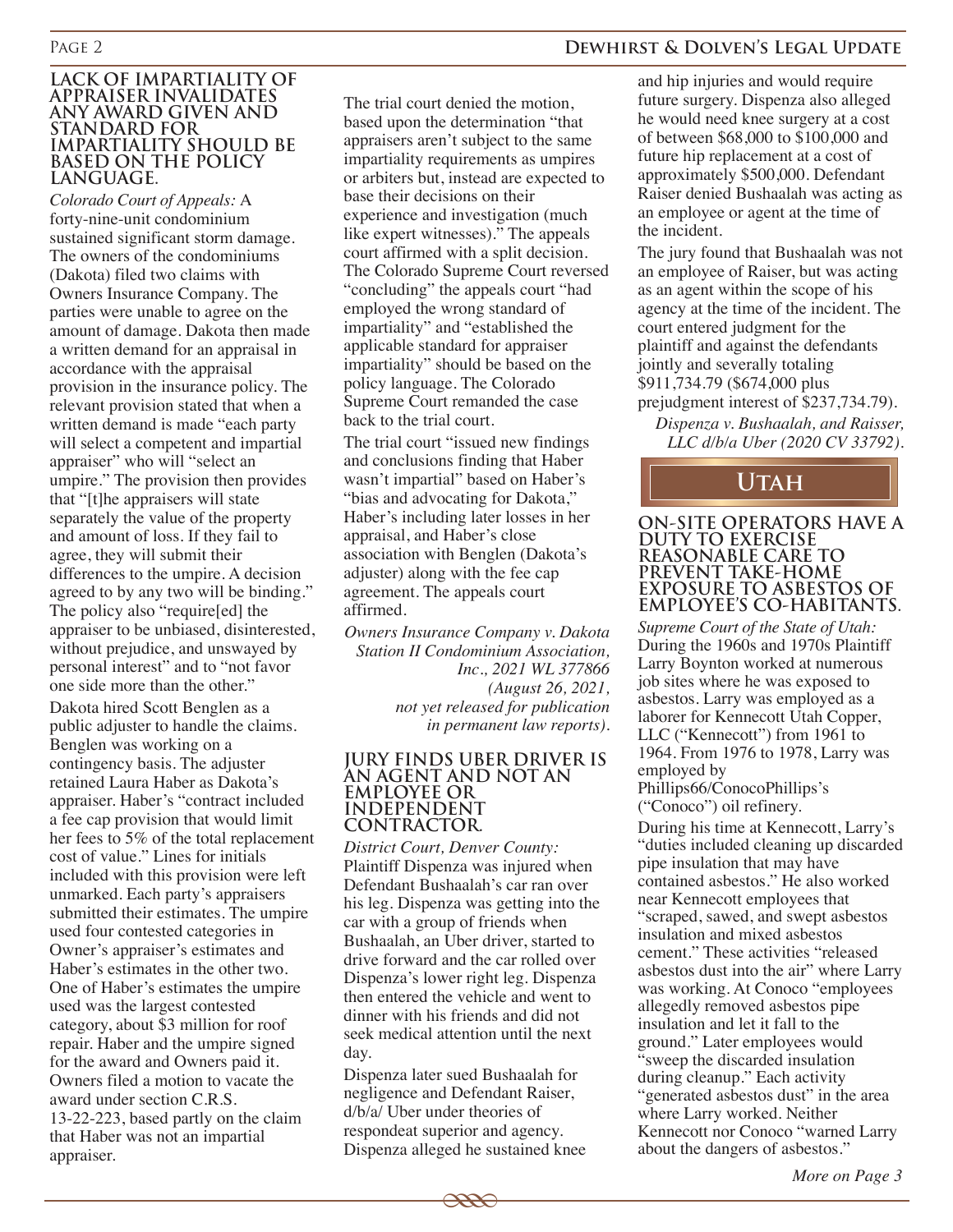### *Continued from Page 2*

After work Larry would drive home in the family car, "enter the home wearing his work clothes, spreading asbestos dust" and exposing the dust to Barbara Boynton, Larry's wife. Barbara would then launder his clothes, shaking the dust off before washing. On February 4, 2016, Barbara, Larry's wife of almost fifty-four years, was diagnosed with malignant mesothelioma and died from the condition on February 27, 2016. Larry sued three job site operators, including Kennecott and Conoco, asserting strict liability and direct-liability negligence for exposing his wife to asbestos dust. Kennecott and Conoco moved for summary judgment arguing that it had no legal duty to Barbara.

The Supreme Court of the State of Utah found that during the time Larry worked at the subject job sites, the dangers of asbestos were becoming well known. The Court further found that the site operators knew about the toxicity of asbestos and therefore could foresee the risks of take-home exposure of such. The Court also found that Kennecott and Conoco were in the best position to prevent the loss. The Court held this knowledge, foreseeability, and "superior position" created a duty for the job site operators to prevent injury from take-home exposure.

> *Boynton v. Kennecott Utah Copper, LLC, 2021 WL 3418401 (August 5, 2021, not yet released for publication in the permanent law reports).*

#### **STANDARD FOR MANUFACTURER WARNINGS MODIFIED: WARNING MUST INCLUDE A LEVEL OF SPECIFICITY JUSTIFIED BY THE MAGNITUDE OF THE RISK.**

*Supreme Court of the State of Utah:*  During a fishing trip at a reservoir in Morgan County, Utah, Craig Feasel, a passenger on a bass fishing boat, was severely injured "when repeatedly struck by a boat propeller after he . . . [was] ejected into the water." Monty Martinez, who was operating the boat, was also ejected into the water. Martinez was not wearing the stop

switch lanyard provided by the manufacturer at the time of the incident. The unmanned boat's engine continued to run, causing the boat to run in circles through the water, trapping and striking Feasel repeatedly.

Feasel sued Tracker Marine LLC ("Tracker"), the boat manufacturer, and Brunswick Corporation ("Brunswick"), the engine manufacturer, alleging they failed to adequately warn the driver of the dangers of not wearing the lanyard. Feasel also claimed Defendants failed their duty to warn boat passengers of the danger. Defendants "argued that the warnings they provided were standard in the industry" and thus they were not liable for Feasel's injuries. Tracker's warnings consisted of "notices placed in the boat as well as in each company's owner's manual." The warning in Tracker's manual "contained a description of the lanyard and a warning label indicating that the lanyard should be tested, used, and replaced if not functioning" though it "did not expressly state what harm may arise." Another section of the manual did indicate that "failure to abide by the warning may result in serious bodily injury or death." Tracker also included "[s]everal checklists" to follow before operating the boat that mentioned the lanyard. "But the lanyard was not mentioned in the passenger-safety discussion, the emergency procedures section, or the person overboard subsection." Nor did the manual "include any information concerning" the "circle of death." The Court found that this "circle of death" phenomenon, where an unmanned boat turns sharply to the right potentially trapping "the ejected driver or passenger in its circle, causing the propeller to repeatedly strike and cause serious injury or death" was known in the industry.

Brunswick's "manual explained that the purpose of the stop switch lanyard was to stop the engine if the driver fell overboard or moved too far away." The manual did state "that ejection was more common in some boats (like bass boasts)" and "noted that when the stop switch was activated, the boat"

would "coast for some distance" but would "not complete a full circle." The manual "further stated that 'while the boat is coasting, it can cause injury to anyone in the boat's path.'" However, Brunswick's manual failed to include any information concerning the "circle of death" phenomenon. The boat itself had only one notice regarding the lanyard, "a checklist of things the driver should do before starting the engine." This checklist advised the driver to ensure the lanyard switch was "operational and securely fastened."

The district court granted summary judgment on behalf of Tracker and Brunswick, finding that there already were numerous warnings Martinez was aware of and failed to heed. The court of appeals reversed concluding the warnings were not adequate under the *House* standard found in *House v. Armour*, (929 P.2d 340 Utah 1996). The Supreme Court of the State of Utah modified the third prong of the House standard, adding the warning must be of an intensity and at a level of specificity justified by the magnitude of risk, and remanded the case back to the district court.

> *Feasel v. Tracker Marine LLC, 2021 WL 3557633 2021 UT 4 (Utah, August 12, 2021).*

## **Wyoming**

**EXPERT'S POSITION AS A WYOMING LEGISLATOR IS NOT RELEVANT TO THE CASE AND THEREFORE DOES NOT EXCLUDE HIM FROM TESTIFYING; EXPERT'S EXPERIENCE AND KNOWLEDGE QUALIFY HIM AS AN EXPERT WITNESS.**

*U. S. District Court, Wyoming:* While staying at a cabin at Jenny Lake Lodge, Plaintiffs Dian Hartley, Patrick Crofoot, Taylor Hartley, and Drew Wamser were awoken by bats flying about their cabin. Crofoot was bitten by a bat while attempting to shoo it out of the cabin. All four Plaintiffs were subsequently treated for rabies. None of the four contracted rabies.



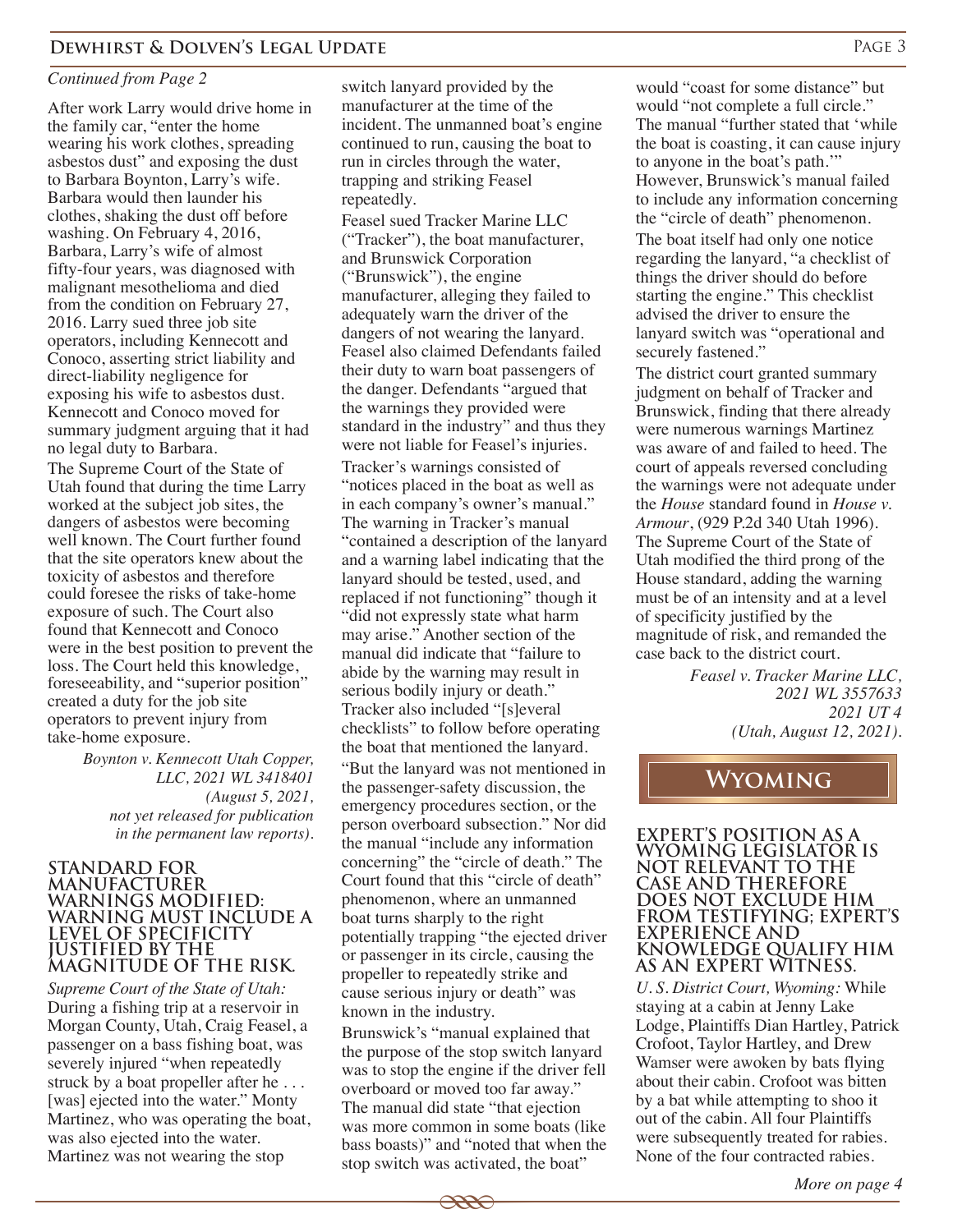### *Continued from Page 3*

Plaintiffs sued Jenny Lake Lodge and Grand Teton Lodge Company for negligence, negligent misrepresentation, negligent infliction of emotional distress and promissory estoppel. Plaintiffs designated Patrick Sweeny as their liability expert in hospitality and hotel management. Jenny Lake Lodge and Grand Teton Lodge Company moved the court to exclude Sweeney's testimony, arguing his testimony and opinion were not relevant and could bias the jury.

Defendants asserted Sweeney had no experience regarding operating a resort in a national park and pointed to Sweeney's testimony that his only experience in pest mitigation is removing pigeons from an urban hotel. Defendants further argued Sweeny could not give his opinion because of the specialized knowledge and experience required to operate a resort, such as at Jenny Lake Lodge. Lastly Defendants argued that Sweeney's position as an elected Wyoming official could potentially bias the jury.

Plaintiffs argued Sweeney's experience in hotel management for over 40 years qualified him to give expert opinion and testimony on the standard of care owed to hotel guests. Plaintiffs further noted Sweeney has had experience as a general manager of several hotels, as well as positions on the Wyoming Travel and Tourism board and the Wyoming Lodging and Restaurant Association. Plaintiffs contended that Sweeney's position as an elected official would not bias the jury and furthermore argued it was not proper for the court to consider bias and prejudice when deciding if an expert should be stricken.

The Court found that Sweeney's years of experience, education and, training in the standard of care owed to guests qualified him as an expert, noting the liberal standard Wyoming courts have used to determine if experts are qualified. The Court also determined that Sweeney was a reliable witness based on his sound methodologies. The Court noted that Defendants could attempt to sway the jury otherwise during trial.

The Court further found Sweeney's position as a Wyoming Legislator was not relevant in the present case and therefore did not exclude him from testifying. The Court also found his testimony would assist the jury since his experience and knowledge is not within a juror's common knowledge. The Court held that while Sweeney could testify "regarding industry standards and practices and discuss Defendants' actual conduct" he was excluded from "concluding Defendants' conduct caused the accident, violated the law, were negligent, or offer any other improper legal conclusions" as prohibited under Rule 702.

*Hartley v. Jenny Lake Lodge, Inc., 2021 WL 3914263 (June 18, 2021).*

### **Texas**

#### **CDA MAY NOT BE USED AS A WAY TO IMPOSE LIABILITY TO INTERACTIVE WEBSITE PROVIDERS FOR FAILING TO WARN USERS OR IMPLEMENT SAFEGUARDS.**

*Supreme Court of Texas:* Three Plaintiffs brought suits against Facebook alleging Facebook was liable for the injuries they incurred when they became victims of sex trafficking after becoming "entangled with their abusers through Facebook." The Plaintiffs brought claims of negligence, gross-negligence, negligent-undertaking, and products-liability claims against Facebook. Plaintiffs also brought "claims under a Texas statute creating a civil cause of action against those who intentionally or knowingly benefit from participation in a sex-trafficking venture."

Facebook moved to dismiss all claims, contending they were "barred by . . . the federal "Communications Decency Act" ("CDA"). The CDA prohibits treating interactive website providers "as the publisher or speaker of any information provided by another information content provider" and thus shields the interactive website providers from liability for the actions of its users.

Plaintiffs contend that because they "were users of Facebook . . . the company owed them a duty to warn them or otherwise protect them against recruitment into sex trafficking by other users." Plaintiffs argued that because they did not allege Facebook was liable as a "publisher" or "speaker", but instead liable for its failure to "implement any safeguards to prevent" the sex trafficking or "warn of the dangers," their claims were not barred by the CDA.

The Court agreed with Facebook stating that the CDA does not hold "internet platforms accountable for the words or actions of their users." The Court did note that while "Congress recently amended [the CDA] to indicate that civil liability may be imposed on websites that violate state and federal human-trafficking law" this amendment applied to "internet companies whose own actions – as opposed to those of their users – amount to knowing or intentional participation in human trafficking." The Court declined using the CDA as a way to impose liability to interactive website providers for failing to warn users or implement safeguards.

> *In re Facebook, 625 S.W.3d 80 (Tex. 2021)*.

**UNDER THE TEXAS PRODUCTS LIABILITY ACT, "SELLERS" APPLIES ONLY TO PERSONS OR ENTITIES THAT HOLD OR RELINQUISH TITLE WHEN ENGAGED IN DISTRIBUTING OR PLACING PRODUCTS IN THE STREAM OF COMMERCE.**

*Supreme Court of Texas:* The McMillans bought a remote control on Amazon.com that was sold by a third-party retailer. Close to a year later the McMillan's nineteen-month-old daughter was somehow able to open the remote's battery compartment and swallowed the "button battery" included with the remote. Doctors were able to surgically remove the battery, but the "battery fluid caused permanent damage to the child's esophagus." The McMillan's informed Amazon about the incident. Amazon suspended the third-party merchant's account and "removed the remote from its website." Morgan McMillan subsequently sued Amazon and the

*More on Page 5*

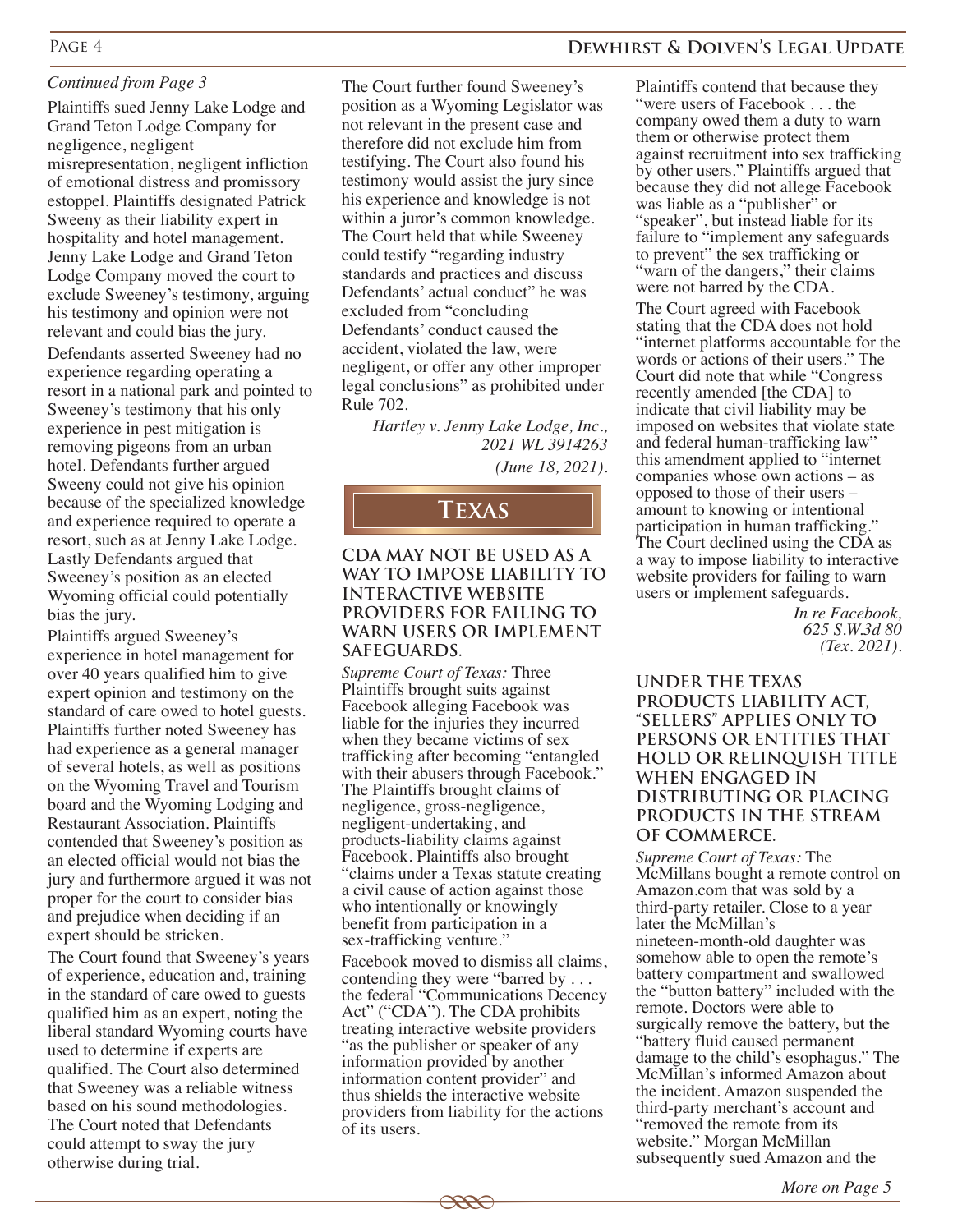### **DEWHIRST & DOLVEN'S LEGAL UPDATE** PAGE 5

#### *Continued from Page 4*

third-party retailer alleging "strict liability for design and marketing defects" among others. Amazon "moved for summary judgment on the ground that it was not a seller of the remote and therefore could not be held strictly liable."

McMillan argued that Amazon "was a non-manufacturing seller" and therefore liable under the Texas Products Liability Act. While the Act does not generally apply to non-manufacturing sellers, "an exception applies when the manufacturer is not subject to the jurisdiction of the court." Because Mcmillan "had alleged that [the third-party retailer] was the manufacturer, and [the third-party retailer] did not make an appearance, the federal district court concluded that McMillan had . . . trigger[ed] the exception."

The district court thus denied Amazon's motion for summary judgment concluding that: "(1) Amazon's role as a service provider did not preclude it from also being a seller  $\dots$  (2) Amazon's possession and control of the remote was evidence that it engaged in the business of placing the product in the stream of commerce . . . (3) Amazon's lack of title did not preclude it from being a seller . . . and (4) Amazon's relationship to the manufacturer aligned with the policy justifications for strict liability." The Fifth Circuit then certified the question of whether Amazon is a "seller" under the Texas Products Liability Act to the Supreme Court of Texas, finding there was no controlling Supreme Court precedent.

The Supreme Court of Texas confirmed, that under the Texas Products Liability Act (Chapter 82), a non-manufacturing seller is not liable unless one of the exceptions applies. The Court found that "Chapter 82 is a liability-restricting statute" and "does" not expand the pool of potentially liability non-manufacturing sellers." The Court, disagreeing with the federal district court, held that "when a product-related injury arises from a transaction involving a sale, sellers are those who have relinquished title to the allegedly defective product at some point in the chain of distribution." The Court thus held that "[b]ecause McMillan obtained the remote through a transfer of title for a price, and Amazon did not hold or

relinquish title at any point in the remote's distribution chain, Amazon was not 'engaged in the business of distributing or otherwise placing the remote into the stream of commerce [and] . . . therefore, Amazon is not a chapter 82 seller under Texas law."

 $\overline{\phantom{a}}$ 

*Amazon v. McMillan, 625 S.W.3d 1010 (Tex. 2021).*

## About Our Firm

Dewhirst & Dolven, LLC is pleased to serve our clients throughout the Intermountain West and Texas from the following offices:

- Denver, Colorado
- Colorado Springs, Colorado
- Grand Junction, Colorado
- Salt Lake City, Utah
- Casper, Wyoming
- San Antonio, Texas
- South Padre Island, Texas

Please see our website at DewhirstDolven.com for specific contact information.

Dewhirst & Dolven, LLC has been published in the A.M. Best's Directory of Recommended Insurance Attorneys and is rated an "AV" law firm by Martindale Hubbell. Our attorneys have extensive experience and are committed to providing clients throughout Utah, Wyoming, Colorado and Texas with superior legal representation while remaining sensitive to the economic interests of each case.

### **Dewhirst & Dolven's Legal Update**

is published quarterly by *Rick N. Haderlie, Esq.* and *N. Michelle Phelps, Esq.* of



*rhaderlie@dewhirstdolven.com* 4179 Riverboat Road Suite 206 Salt Lake City, UT 84123 (801) 274-2717 www.DewhirstDolven.com For more information regarding legal developments, assistance with any Utah, Wyoming, Colorado or Texas matter, contact Rick Haderlie at